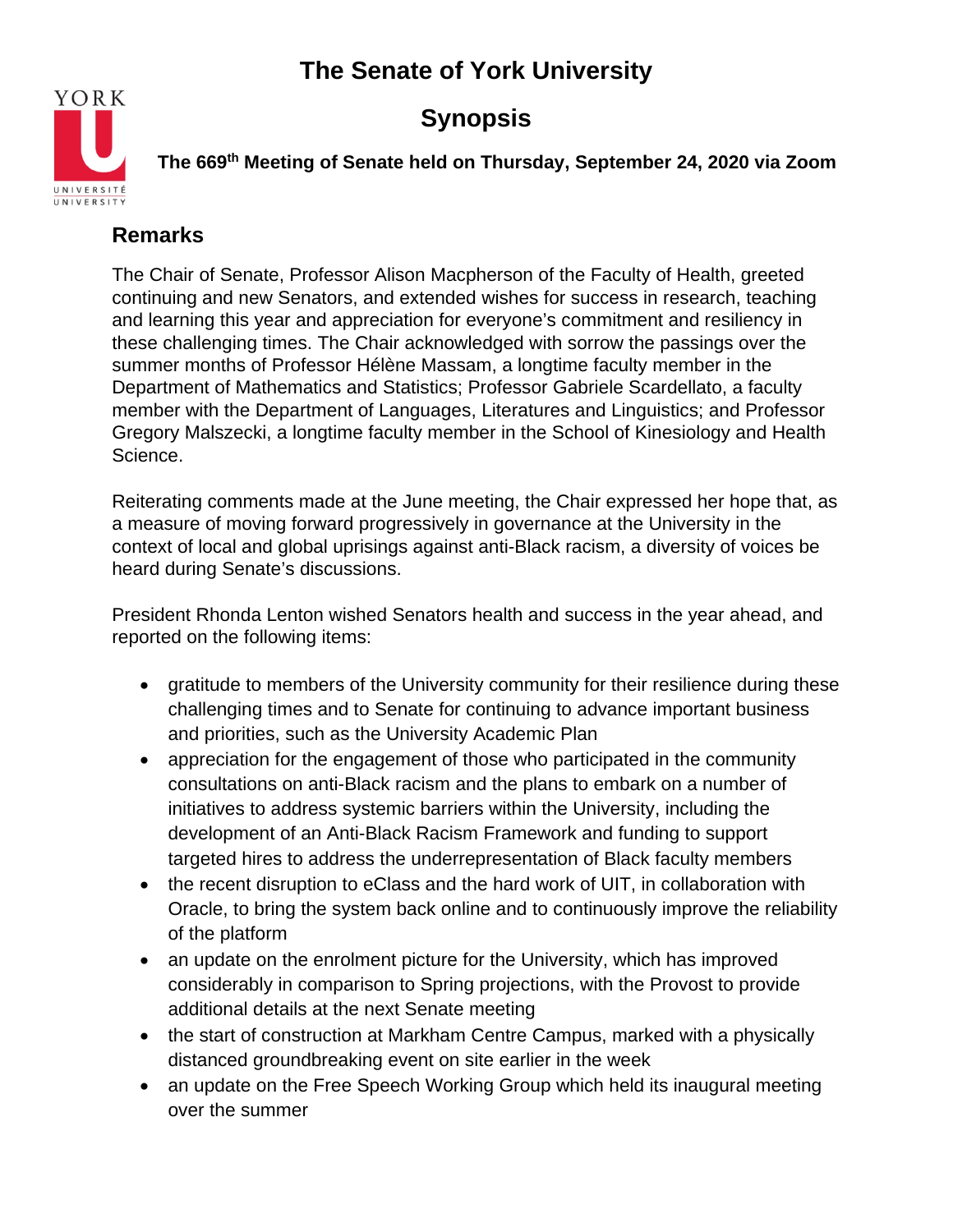# **Synopsis**

The monthly "Kudos" report on the achievements of members of the York community can be accessed with other documentation for the meeting.

## **Reports**

### **Academic Colleague to the Council of Ontario Universities**

The Academic Colleague to the Council of Ontario Universities (COU), Senator Brenda Spotton Visano, described the role and function of COU and its activities in support of Ontario universities during the pandemic, and reported on changes in the leadership of the organization, including the appointments of President Lenton as Vice-Chair of Council and Steve Orsini as President. Senator Spotton Visano also reported on Colleagues' August meeting which featured a discussion on anti-Black racism facilitated by York Professor and Senior Advisor on Equity and Representation Carl James.

## **Approvals**

Senate approved the recommendation of its Executive Committee to elect Professor Clara Chapdelaine-Feliciati, Glendon, to the Awards Committee, and Professor Nombuso Dlamini, Education, to the Tenure and Promotions Committee.

Senate approved the recommendations of its Academic Standards, Curriculum and Pedagogy Committee to:

- revise the Senate *Policy on Letters of Permission*, effective FW2020-2021, exempting students in the BA programs in Jewish Studies and the Advanced Certificate in Hebrew and Jewish Studies, Department of Humanities, Faculty of Liberal Arts & Professional Studies, and the Jewish Teacher Education option within the BEd program, Faculty of Education
- authorize the granting of degrees at the University's convocations held in Fall 2020, February 2021 (Convocation In Absentia) and Spring 2021, and individually to students at any point during the year who have fulfilled the degree program requirements for receipt of degrees

## **Committee Information Reports**

The Chairs of Senate Committees briefly described their roles on behalf of Senate, how they conduct business and items Senate can expect to come to the floor from them during the year.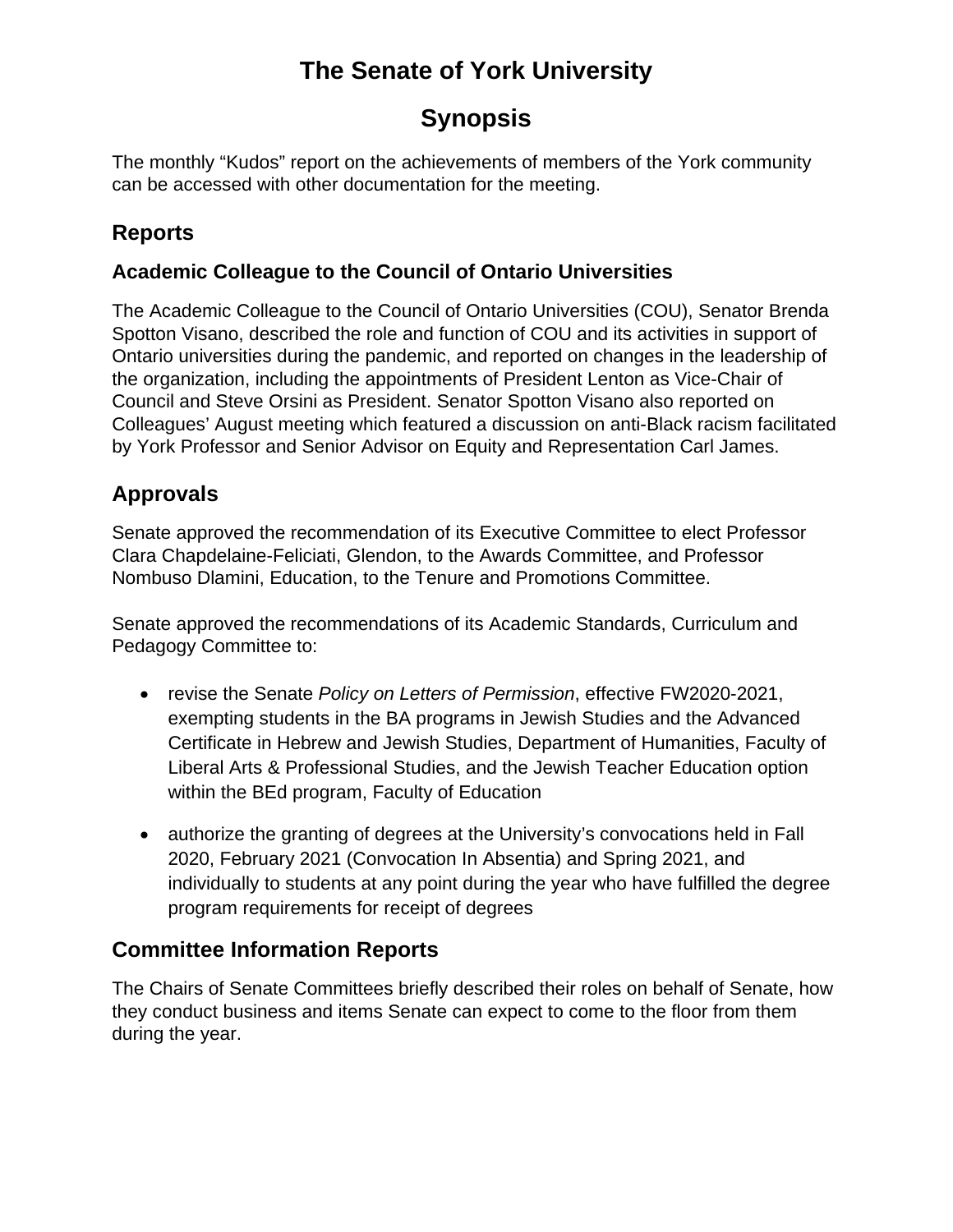# **Synopsis**

### **Executive (Professor Mario Roy, Vice-Chair)**

The Executive Committee provided notice of statutory motion for the establishment of the Faculty of Environmental and Urban Change Faculty Council, effective September 1, 2020.

The Executive Committee's information items included the following:

- its ongoing monitoring of the impact of the COVID-19 pandemic on academic activities, with actions pertaining to the disruption outlined in its written Report
- its decisions on temporary actions to be implemented for a Faculty Council experiencing ongoing uncertainty
- encouragement for Senators to assist in the process of identifying prospective candidates to fill the remaining vacancies on the Tenure and Promotions and Tenure and Promotions Appeals Committees
- its approval of Senate Committee members nominated by Faculty Councils
- its priorities for 2020-2021
- the results of the Senator and Senate committee members surveys conducted in June, and the Committee's planned follow-up activities
- its receipt of a briefing from University Secretary Pascal Robichaud on the governance support initiatives for 2020-2021 to be taken up by the University **Secretariat**
- actions taken under Summer Authority
- the report on Senate attendance in 2019-2020
- the 2020-2021 Executive Committee membership
- Senate meeting dates for 2020-2021 with changes approved for December

### **Academic Policy, Planning and Research (Professor Brenda Spotton Visano, Chair)**

APPRC reported on the following items:

- its preliminary planning related to the implementation of the University Academic Plan 2020-2025, with additional information to be provided to Senate in October
- its intention to provide monthly reports to Senate on Markham Centre Campus planning
- the membership of its Sub-Committees for 2020-2021